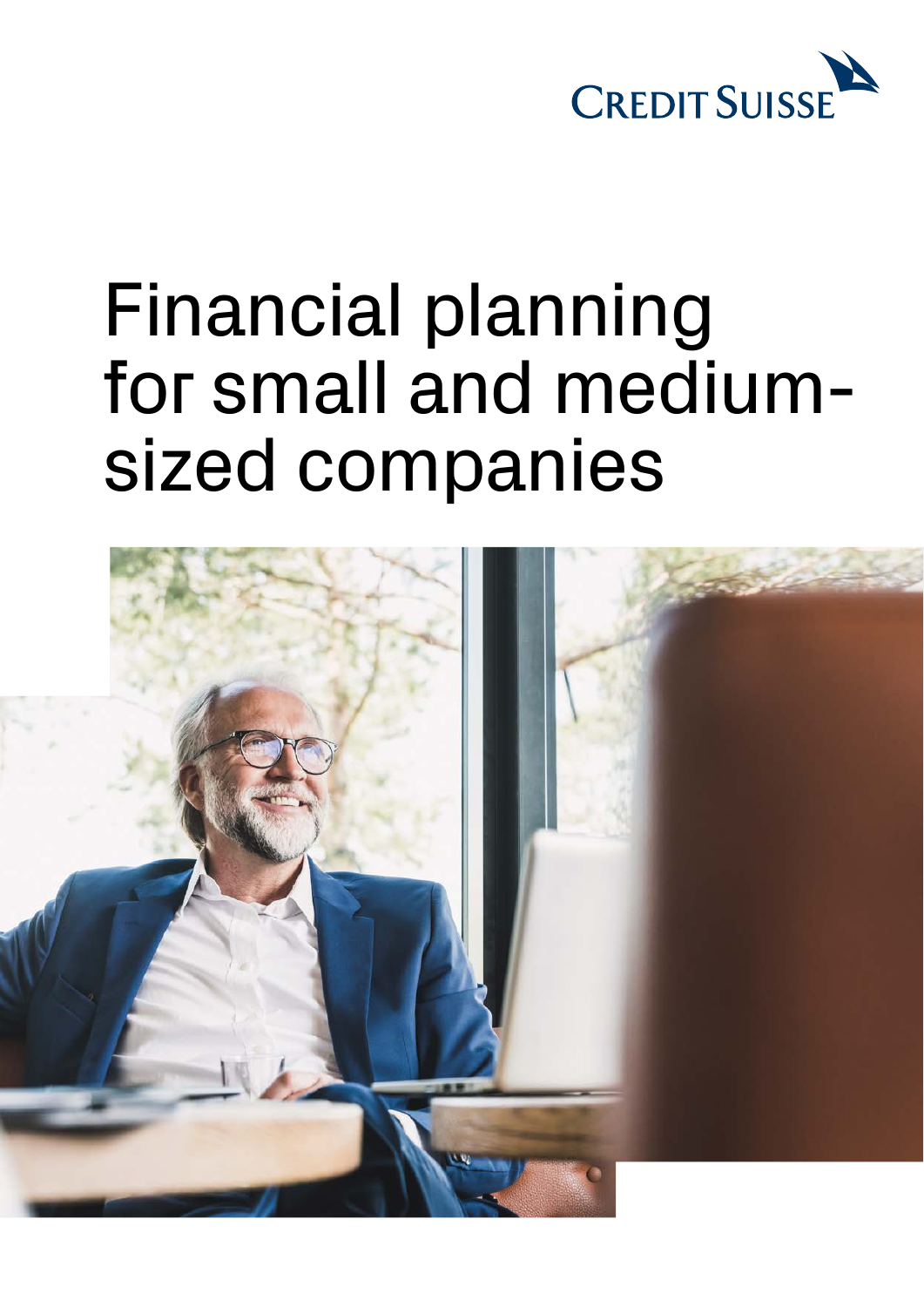### **Edition 2019**

This broschure is available in English as "Financial planning for small and medium-sized companies", in French as "Planification financière pour petites et moyennes entreprises", and in Italian as "Pianificazione finanziaria per le piccole e medie imprese".

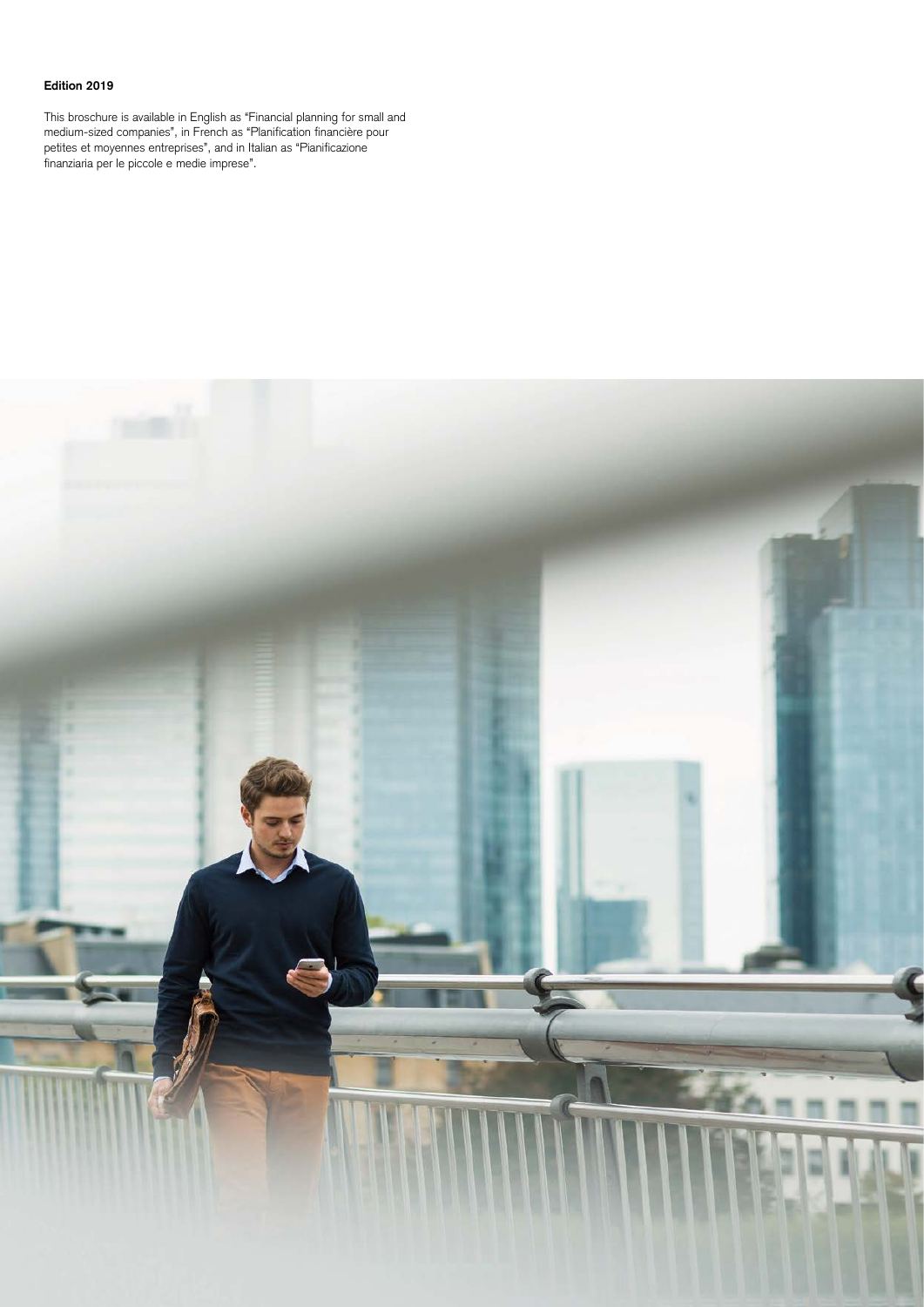# Financial planning overview



#### **[4](#page-3-0)**

**[From vision to company goal](#page-3-0)**

**[6](#page-5-0)  [What is financial planning?](#page-5-0)** 

**[8](#page-7-0)  [How do I create a financial plan?](#page-7-0)** 

**[10](#page-9-0)  [Budget control per quarter](#page-9-0)** 

#### **Financial planning tools (attachments)**

#### **Income statement forecast** The expected income and expenses for the next financial year

#### **Balance sheet forecast**

The expected asset and financing situation at the end of the next financial year

### **Cash flow forecast**

The expected cash flow for the next financial year

#### **Liquidity forecast**

The expected income and expenditures during the next financial year

### **Worksheets**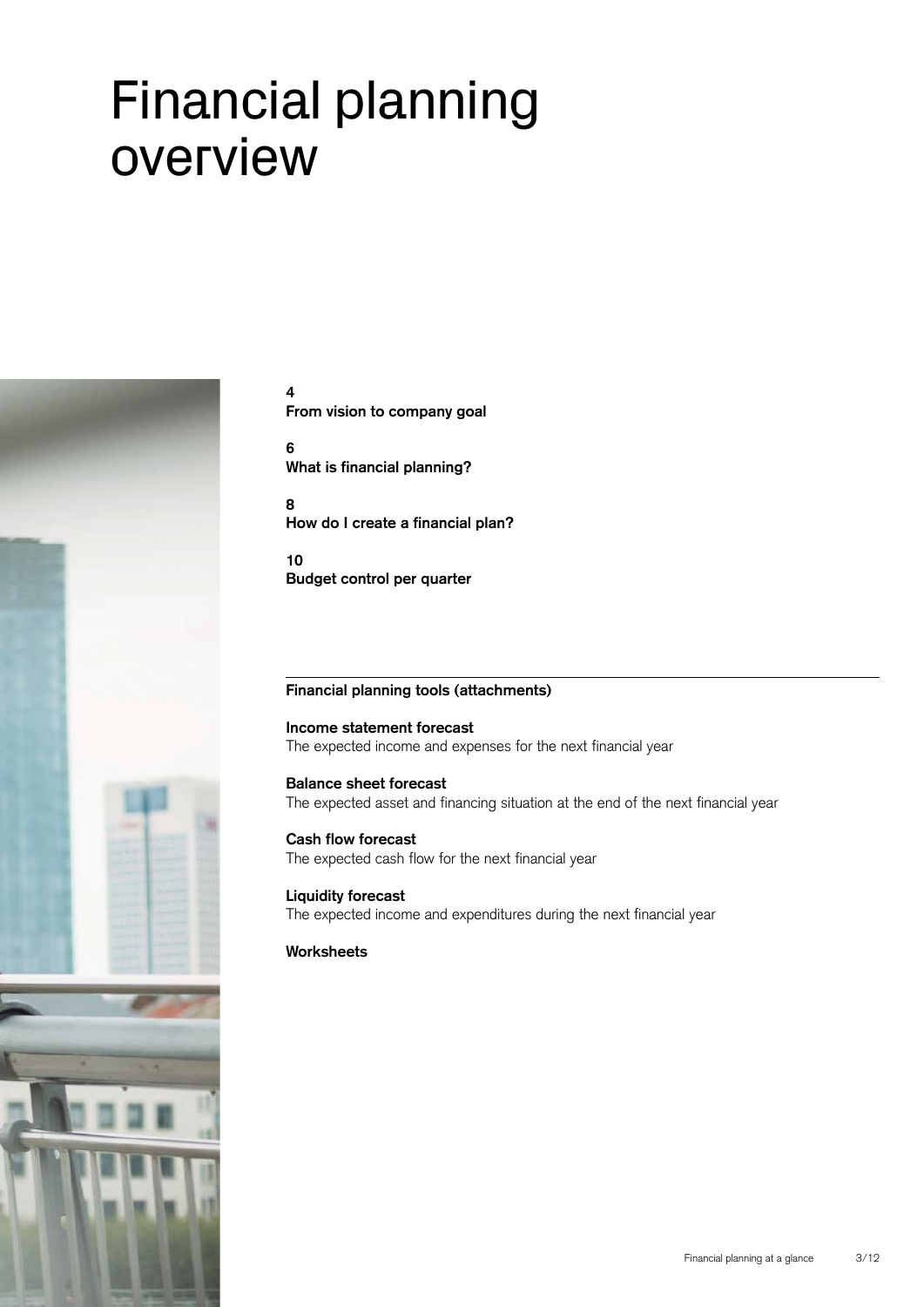# <span id="page-3-0"></span>From vision to company goal

All entrepreneurs should think about the future development of their companies – even if, in the initial phase, these thoughts are not yet structured or polished down to the last detail. These still general ideas are called a vision. Visions later become more precise ideas – corporate goals that founders want to realize.

Visions become more specific as you turn them into long-term corporate goals and include them in a written business plan. A business plan includes all corporate areas: products, marketing, sales, personnel, finances, etc. This helps identify relationships and problems at an early stage. The failure to carefully draft a business plan could mean that decisions are made on the spur of the moment, and sight of long-term goals is lost.

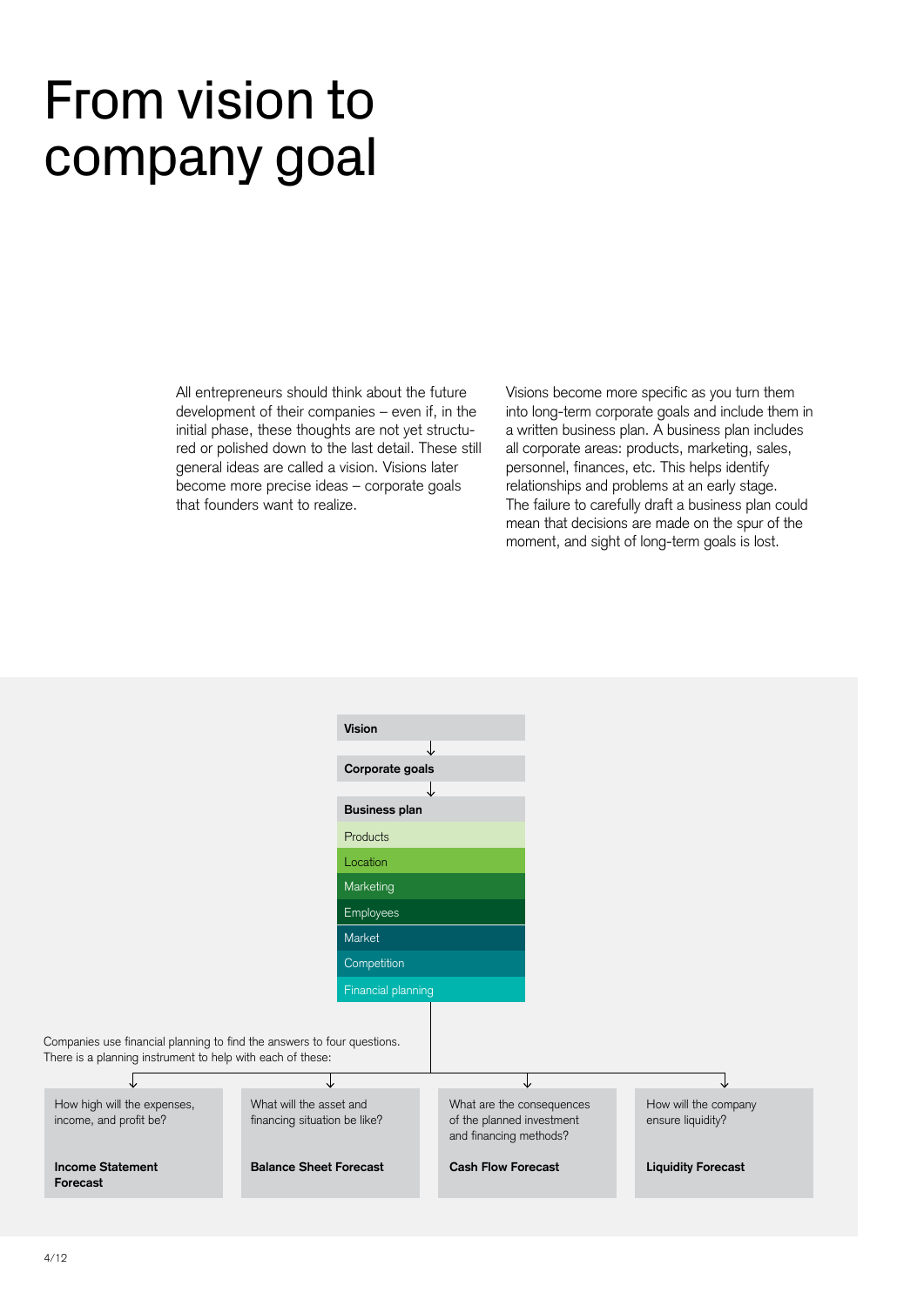#### **Business plan brochure**

Our "Business plan – a practical guide" brochure provides instructions on creating a business plan. You can obtain a printed copy from any Credit Suisse branch or online at [www.credit-suisse.com/corporateclients.](https://www.credit-suisse.com/ch/en/unternehmen/unternehmen-unternehmer/kmugrossunternehmen.html?WT.i_short-url=%2Fcorporateclients&WT.i_target-url=%2Fch%2Fen%2Funternehmen%2Funternehmen-unternehmer%2Fkmugrossunternehmen.html)

#### **Tips**

- Use financial planning as a management tool
- Don't forget to plan for sub-segments (such as "sales planning," "production planning," etc.)
- Develop worst-case/best-case scenarios
- Try to identify both risks and opportunities
- Get employees involved at an early stage
- Regularly adapt your financial planning to real-life developments: the future can only be "planned" to a certain degree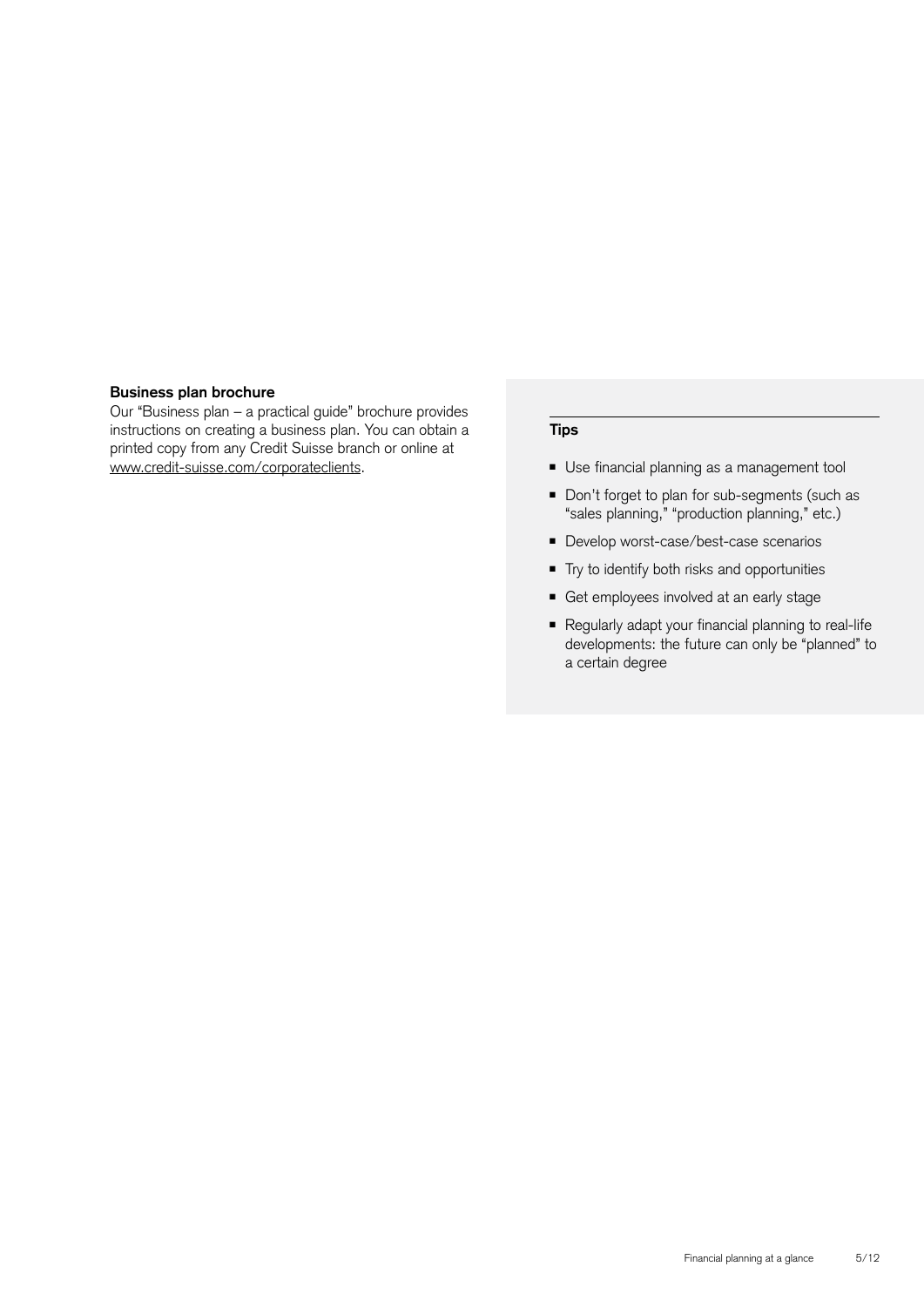# <span id="page-5-0"></span>What is financial planning?

Financial planning translates the long-term goals stated in the business plan into figures, and forecasts income, expenses, and profit. It also focuses on future assets and liquidity. Financial planning also obliges the management to actively confront the company's future.

The particular benefits of financial planning are:

- The forecast information can be compared on a regular basis with the business "reality" (forecast vs. actual comparison) only if you've prepared a financial plan in advance.
- Problems can be detected early on and countermeasures can be taken immediately.
- During the planning period, it's easy to review the current company situation – as a type of self-assessment.

#### **Financial planning tools**

Whether your company is large, medium-sized, or small, smart financial planning contains the following four tools at a minimum:

- Income statement forecast (budget)
- Balance sheet forecast
- Cash flow forecast
- Liquidity forecast

These planning tools are interdependent. For instance, the revenues defined in the income statement forecast also influence the debtors in the balance sheet forecast, and the expected incoming payments in the liquidity forecast.

When drawing up a financial plan, you plan for the next year in detail and for the next two to three years in general. The principle here is: as realistic as possible, as detailed as necessary.

Financial planning is not just for the company as a whole but can also apply to individual departments and products.

#### **The bank's assessment**

A company's financial plan is also in the bank's interest. After all, the forecast figures show whether planned investments will require additional capital and when there could be a liquidity bottleneck. The bank can develop suitable financing solutions with the business owner early on. At the same time, it gives the bank a fuller picture of the company, which in turn can have a positive influence on the creditworthiness and credit rating.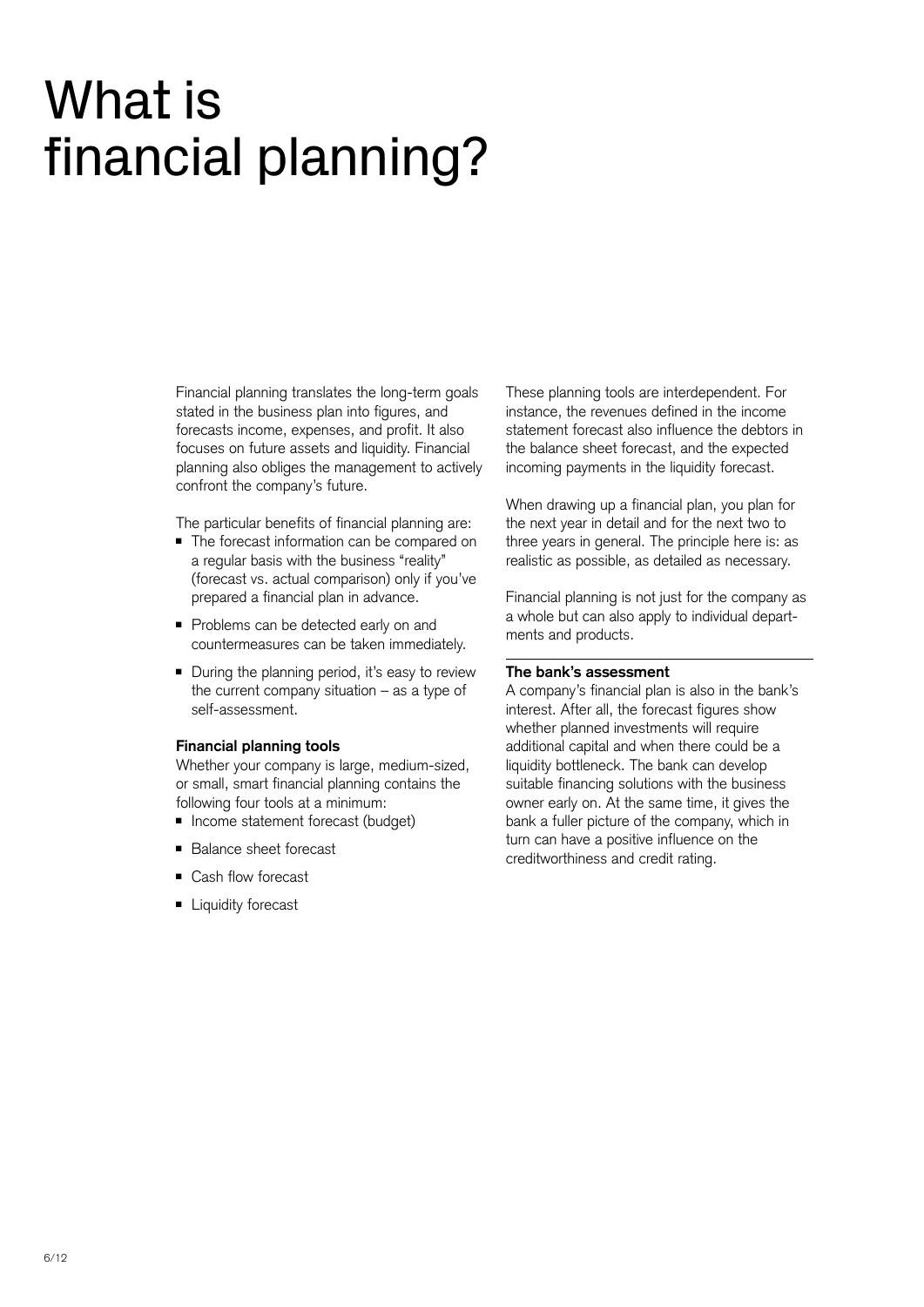| Vision               |  |  |  |  |  |  |
|----------------------|--|--|--|--|--|--|
|                      |  |  |  |  |  |  |
| Corporate goals      |  |  |  |  |  |  |
|                      |  |  |  |  |  |  |
| <b>Business plan</b> |  |  |  |  |  |  |
| Financial planning   |  |  |  |  |  |  |
|                      |  |  |  |  |  |  |

| Materials expenses                              | <b>Gross profit</b>        | Revenues<br>Operating income |  |  |  |  |  |  |
|-------------------------------------------------|----------------------------|------------------------------|--|--|--|--|--|--|
| Operating expenses                              | Earnings                   |                              |  |  |  |  |  |  |
| Non-operating expenses                          | Net profit                 | Non-operating income         |  |  |  |  |  |  |
|                                                 |                            |                              |  |  |  |  |  |  |
| Balance sheet forecast (annual)                 |                            |                              |  |  |  |  |  |  |
| Cash and cash equivalents                       | Debt                       |                              |  |  |  |  |  |  |
| Receivables                                     | Current                    |                              |  |  |  |  |  |  |
| Inventories                                     |                            |                              |  |  |  |  |  |  |
| Tangible assets                                 | Non-current debt<br>Equity |                              |  |  |  |  |  |  |
| Financial assets                                |                            |                              |  |  |  |  |  |  |
|                                                 |                            |                              |  |  |  |  |  |  |
| Cash flow forecast (annual)                     |                            |                              |  |  |  |  |  |  |
| Incoming cash from business operations          |                            |                              |  |  |  |  |  |  |
| Incoming/outgoing cash from investment activity |                            |                              |  |  |  |  |  |  |
| Incoming/outgoing cash from financing activity  |                            |                              |  |  |  |  |  |  |
| Net cash inflow/outflow                         |                            |                              |  |  |  |  |  |  |
| Initial balance, cash and cash equivalents      |                            |                              |  |  |  |  |  |  |
| Ending balance, cash and cash equivalents       |                            |                              |  |  |  |  |  |  |
|                                                 |                            |                              |  |  |  |  |  |  |

he income statement forecast ("budget") shows the profits expected for the next year. The expected income and expenditures are compared or this purpose.

he balance sheet forecast predicts the asset and financing situation at the end of a year in the an. It shows the assets, liabilities, and equity.

he cash flow forecast shows the incoming and utgoing cash during a period due to planned vestment and financing processes.

he liquidity forecast predicts the incoming and outgoing payments during a year. It answers the uestion: will we always have enough funding to pay our regular expenses (rent, salaries, etc.)?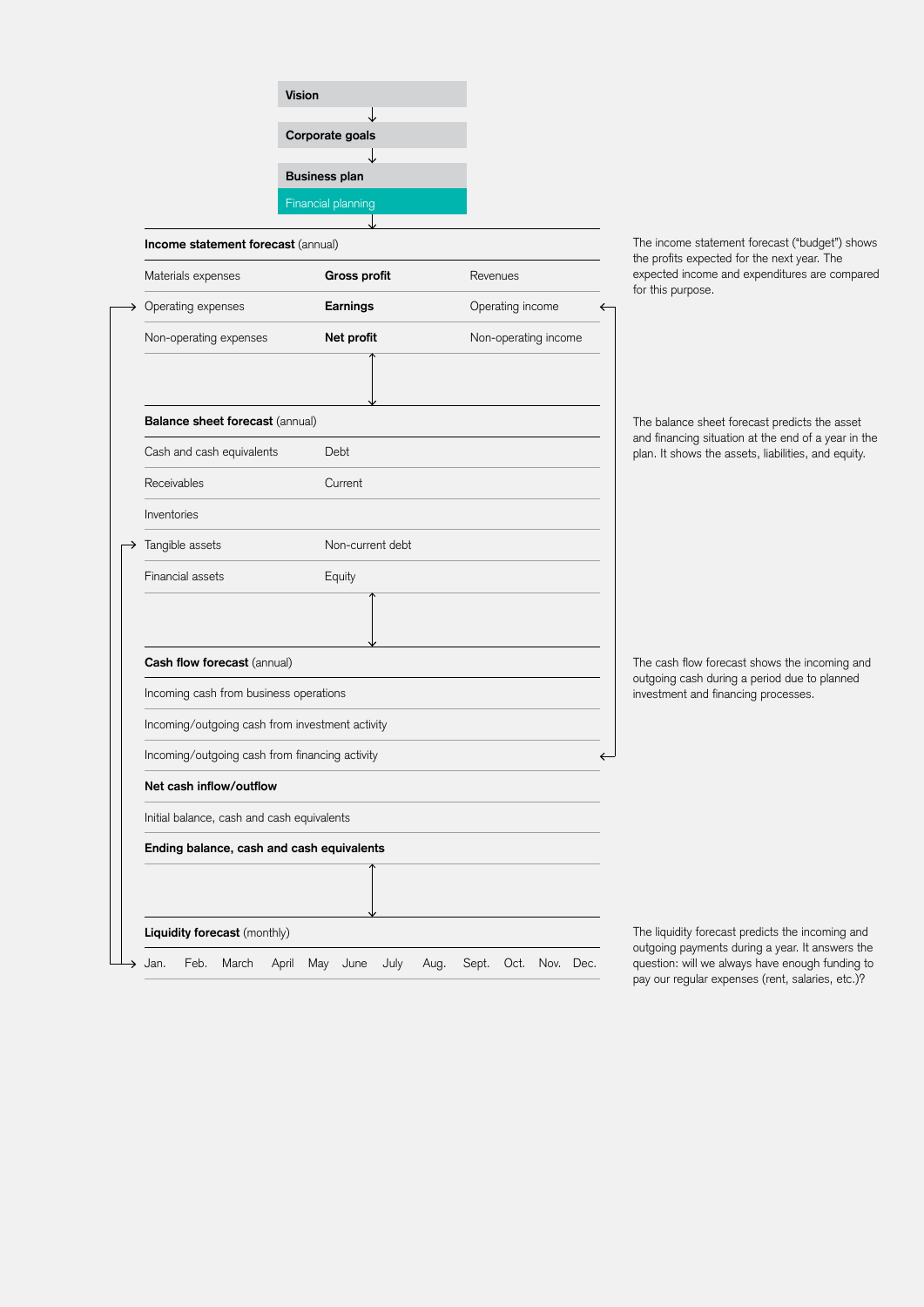# <span id="page-7-0"></span>How do I create a financial plan?

Generally, the forecast is based on the past and includes relevant goals for the future. It is also a good idea to prepare a "zero-based budget," i.e. based on a free budget with forecasts that are not based on past data. Here you should consider which factors are critical for the company to function in future. Then a chart is used to define the forecast figures.

In general, you should not use too much data. Stick to the most important figures. The function and origin of each forecast figure should be transparent. A financial plan should not be too detailed; you want to retain an overview.

There are two types of financial plans: first, "top-down," meaning that management defines the forecast figures and the employees respond to these. Second, there is "bottom-up," meaning that employees define the forecast and management either accepts it or revises it.

Financial plans are prepared toward the end of the financial year. The financial figures from the prior year, along with the situation for the current year, are known, and you can plan very well for the next year.

Table templates, such as the worksheets attached to this brochure, should be used as assistance but must be adapted to your own needs. Good financial planning is primarily based on assumptions about the future; merely punching in numbers is not what counts.

If you have a business plan, include this in your financial plan.

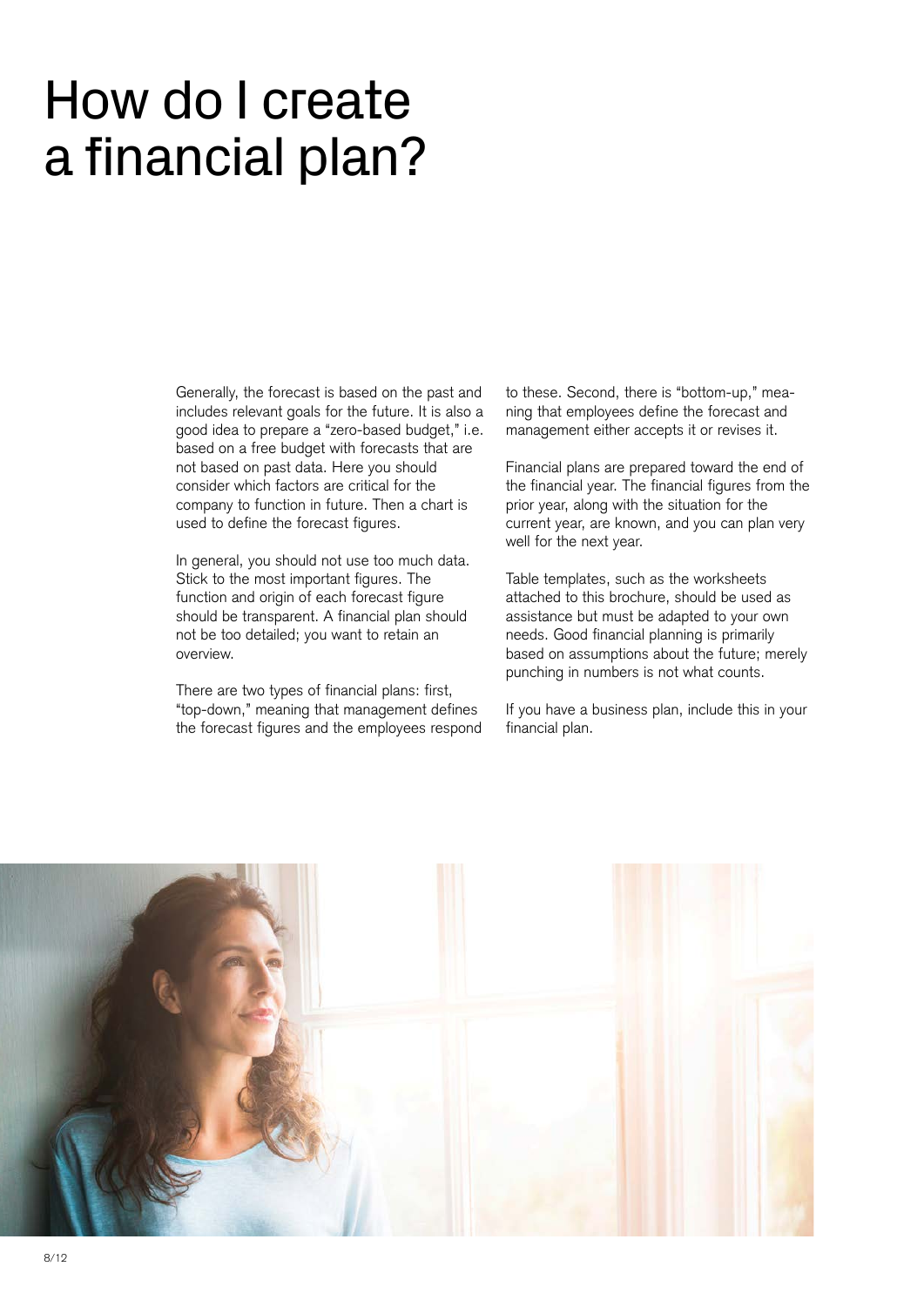### **Financial planning checks**

Financial planning is little use without a check. The only way to identify deviations in good time and take countermeasures is to regularly check the current figures against the target figures.

#### **How are checks performed?**

For each planning tool, the target figures are compared with the current ones. The following method has proven effective in practice:

- Include columns in the tables for: forecast figures, current figures, deviations, text comments, and measures.
- Also list deviations as a percentage! This is more informative than absolute figures.
- Formulate text comments so that they are short and to the point about the cause of a deviation.
- The income statement forecast in particular should have the same structure as the income statement. This makes it easier to compare the target vs. actual figures.
- Don't check only the numbers! It's just as important to identify causes and understand relationships.

#### **When are checks performed?**

For the liquidity forecast: here, checks are made on a monthly basis – depending on the company's situation, it may also be wise to compare the incoming and outgoing payments each week. For the income statement forecast, balance sheet forecast, and cash flow forecast, checks are made with interim balance sheets every quarter or every six months. Revenues are checked every month.

#### **Who must be informed?**

Differences between the target and actual figures must be discussed with the responsible employees, the custodian, or the client advisor at the bank. It's important that all responsible parties work together to find the possible cause of the deviations and to launch corrective measures.

| <b>Vision</b><br>Corporate goals<br><b>Business plan</b> | ◡                                     |               |                                               |  |  |
|----------------------------------------------------------|---------------------------------------|---------------|-----------------------------------------------|--|--|
| Financial planning<br><b>Check</b>                       |                                       |               |                                               |  |  |
| Target                                                   | Actual                                |               | Check                                         |  |  |
| Income statement forecast                                | Income statement                      |               | $\rightarrow$ Target vs. actual comparison    |  |  |
| Forecast expenses and earnings                           | Current expenses and earnings         |               | (interim statements quarterly, semi-annually) |  |  |
| <b>Balance sheet forecast</b>                            | <b>Balance sheet</b>                  | $\rightarrow$ | Target vs. actual comparison                  |  |  |
| Forecast asset and financing situation                   | Current asset and financing situation |               | (interim statements quarterly, semi-annually) |  |  |
| Cash flow forecast                                       | Cash flow statement                   |               | $\rightarrow$ Target vs. actual comparison    |  |  |
| Forecast incoming and outgoing cash                      | Current incoming and outgoing cash    |               | (quarterly, semi-annually)                    |  |  |
| <b>Liquidity forecast</b>                                | Liquidity                             |               | $\rightarrow$ Target vs. actual comparison    |  |  |
| Forecast incoming and outgoing payments                  | Incoming and outgoing payments        |               | (monthly, possibly weekly)                    |  |  |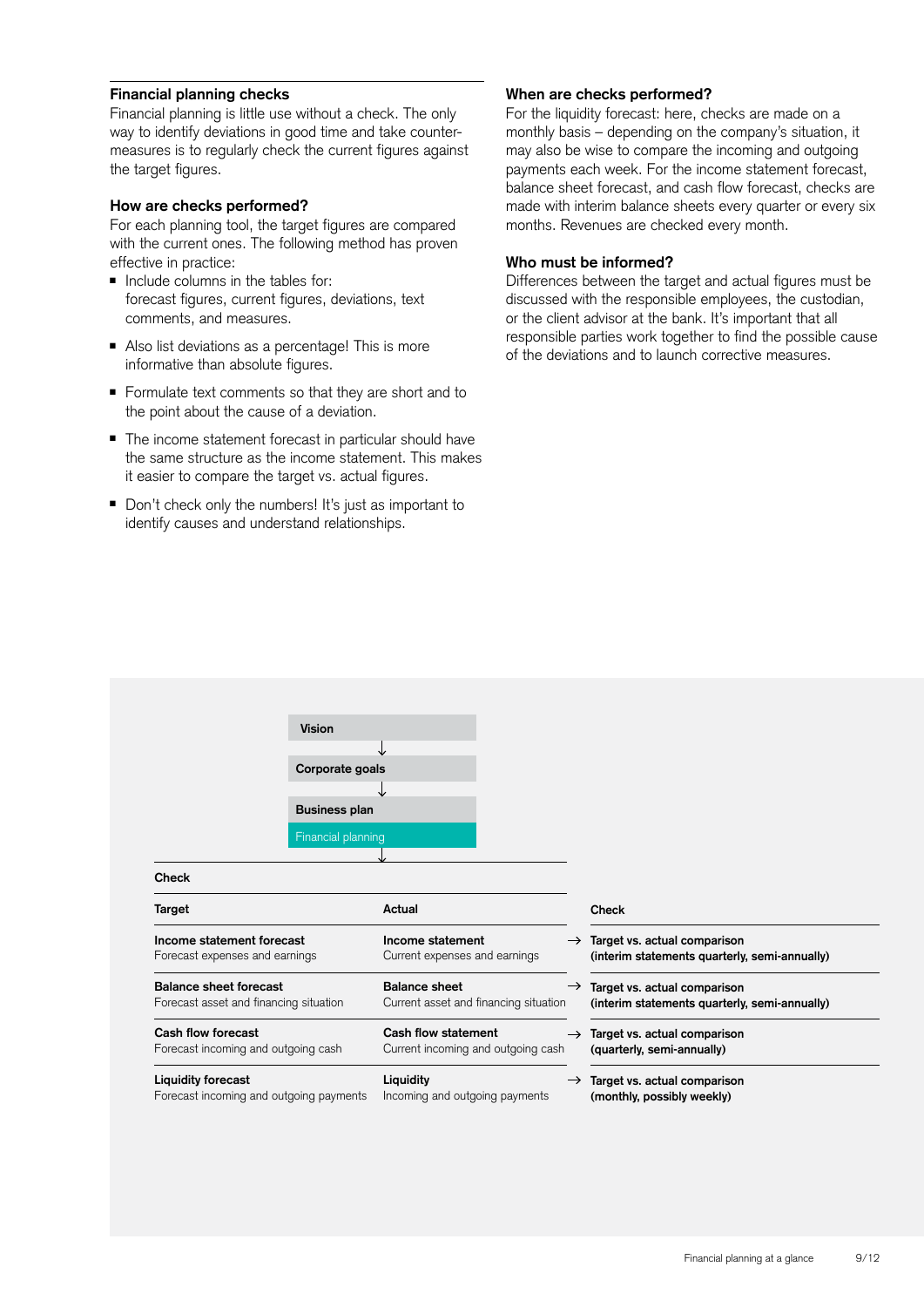# <span id="page-9-0"></span>Budget control per quarter

|                                                             |                                                            | Year forecast          |                |                        | Q <sub>1</sub> |                           |                |                                                          |
|-------------------------------------------------------------|------------------------------------------------------------|------------------------|----------------|------------------------|----------------|---------------------------|----------------|----------------------------------------------------------|
|                                                             |                                                            | Target in %<br>figures |                | Target in %<br>figures |                | Actual<br>figures         | in $%$         | Comment on Q1                                            |
| Operating income from deliveries<br>and services (revenues) |                                                            | 2000                   | 100            | 450                    | 100            | 420                       | 100            | Q1 fewer repairs, but order books very<br>good for Q2    |
|                                                             | Expenses for materials, goods, and<br>third-party services | 850                    | 42             | 190                    | 42             | 180                       | 43             |                                                          |
| =                                                           | <b>Gross profit</b>                                        | 1150                   | 58             | 260                    | 58             | 240                       | 57             |                                                          |
|                                                             | Personnel expenses                                         | 770                    | 39             | 150                    | 33             | 150                       | 36             | Temporary employee was now hired<br>full-time            |
|                                                             | Facility expenses                                          | 40                     | $\mathbf{2}$   | 10                     | $\overline{2}$ | 10                        | $\mathbf{2}$   |                                                          |
|                                                             | Maintenance, repairs, replacement,<br>leases               | 30                     | $\mathbf{2}$   | $\,6$                  | $\mathbf{1}$   | 12                        | 3              | Unplanned repairs to welding equipment                   |
|                                                             | Vehicle and transport expenses                             | 20                     | $\mathbf{1}$   | $\overline{5}$         | $\mathbf{1}$   | $\overline{4}$            | $\mathbf{1}$   |                                                          |
| -                                                           | Property insurance, taxes, fees, permits                   | 30                     | $\mathbf{2}$   | 8                      | $\mathbf{2}$   | $\,8\,$                   | $\mathbf{2}$   |                                                          |
|                                                             | Energy and disposal expenses                               | 5                      | $\mathbf 0$    | $\mathbf{2}$           | $\mathbf 0$    | $\mathbf{1}$              | $\mathbf 0$    |                                                          |
|                                                             | Administrative and IT expenses                             | 40                     | $\overline{2}$ | 10                     | $\mathbf{2}$   | 15                        | $\overline{4}$ | Additional expenses; new IT system:<br>software problems |
|                                                             | Advertising expenses                                       | 25                     | $\mathbf{1}$   | 5                      | $\mathbf{1}$   | $\ensuremath{\mathsf{3}}$ | $\mathbf{1}$   |                                                          |
|                                                             | Other operating expenses                                   | 15                     | $\mathbf{1}$   | $\overline{4}$         | $\mathbf{1}$   | 3                         | $\mathbf{1}$   |                                                          |
|                                                             | Interest expenses                                          | 38                     | $\mathbf{2}$   | 9                      | $\mathbf{2}$   | 9                         | $\overline{2}$ |                                                          |
| $^{+}$                                                      | Interest income                                            | $\overline{2}$         | $\mathbf 0$    | $\overline{0}$         | $\overline{0}$ | $\circ$                   | $\circ$        |                                                          |
|                                                             | Write-downs                                                | 30                     | $\overline{2}$ | 6                      | $\mathbf{1}$   | 6                         | $\mathbf{1}$   |                                                          |
| Ξ                                                           | Earnings                                                   | 109                    | 5              | 45                     | 10             | 19                        | 5              |                                                          |
|                                                             | +/- Non-operating income                                   | 5                      | $\overline{O}$ |                        | $\overline{0}$ |                           | $\overline{O}$ |                                                          |
|                                                             | Tax expenses                                               | 20                     | $\mathbf{1}$   |                        | $\mathbf 0$    | 5                         | $\mathbf{1}$   |                                                          |
| $=$                                                         | Net profit/loss                                            | 94                     | 5              | 45                     | 10             | 14                        | 3              |                                                          |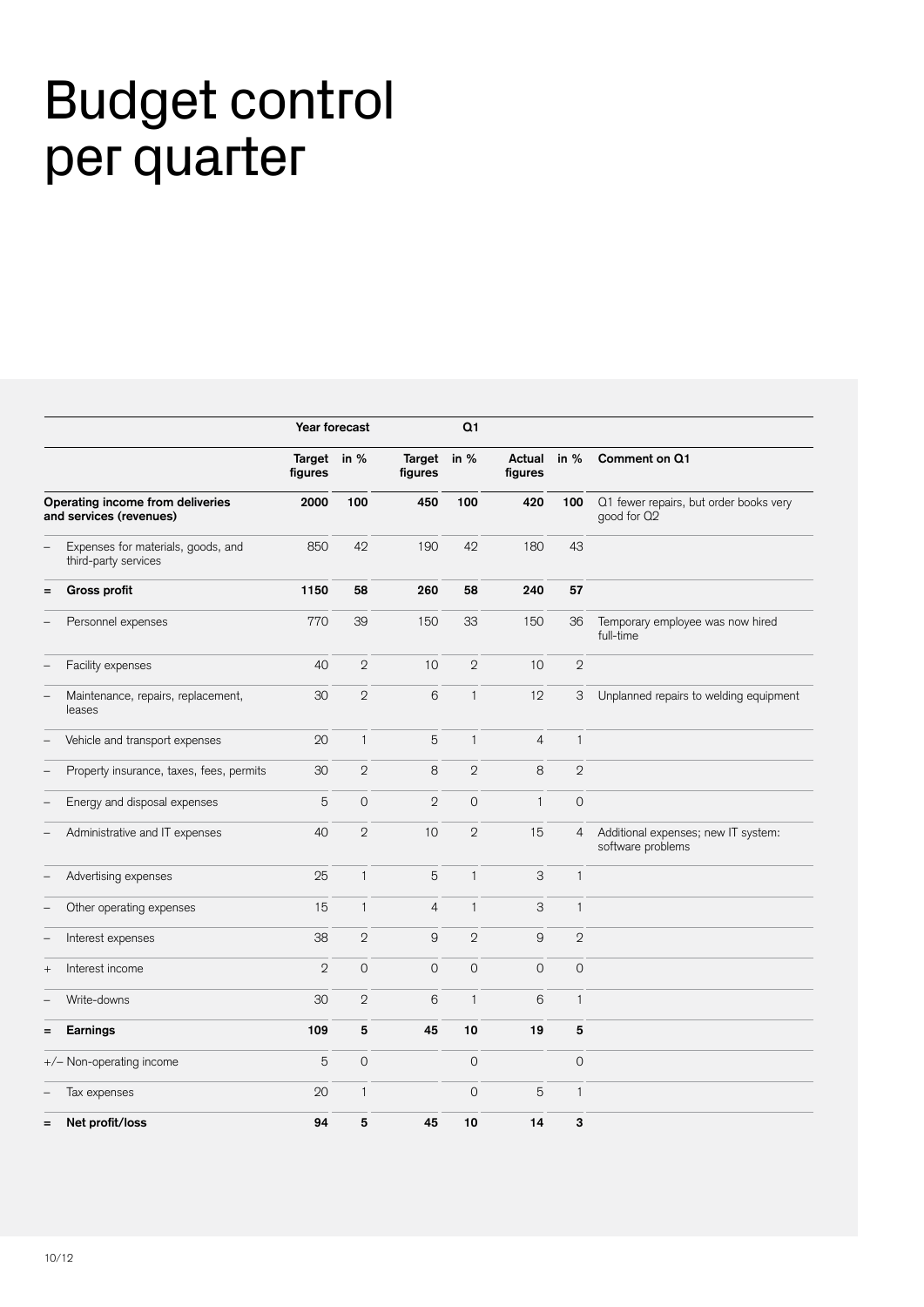# How to use this guide

carefully drafted budget. Often – for instance in the case of liquidity bottlenecks – you will also provide the bank with a look at your liquidity planning.

### **Worksheets**

This brochure includes worksheets as a basis for individual financial planning. They have intentionally been kept general so that they can be used by all small and medium-sized companies.

# **Key figures**

The financial situation of your company can be quickly reviewed using clearly defined key figures. Data from the income statement forecast and balance sheet forecast is used as the basis. However, proper interpretation is essential. A key figure must relate to comparable parameters, such as a key figure from a prior period or an industry average.

### **Internet**

You can also download the worksheets as Excel sheets online [credit-suisse.com/check](https://www.credit-suisse.com/microsites/business-easy/en/checklisten-und-vorlagen.html)[lists-and-templates](https://www.credit-suisse.com/microsites/business-easy/en/checklisten-und-vorlagen.html). SME clients can find more information and assistance about financing on the Credit Suisse website. [credit-suisse.com/entrepreneurs](https://www.credit-suisse.com/ch/en/unternehmen/unternehmen-unternehmer/kmugrossunternehmen.html)



# **Modular structure**

This brochure is intended as a planning and budgeting tool. It contains four instruments that complement one another: income statement forecast, balance sheet forecast, cash flow forecast, and liquidity forecast.

For instance, if the client advisor at your bank asks you for a budget, this usually means the financial planning tools listed here. Depending on the situation, it's sufficient to present a